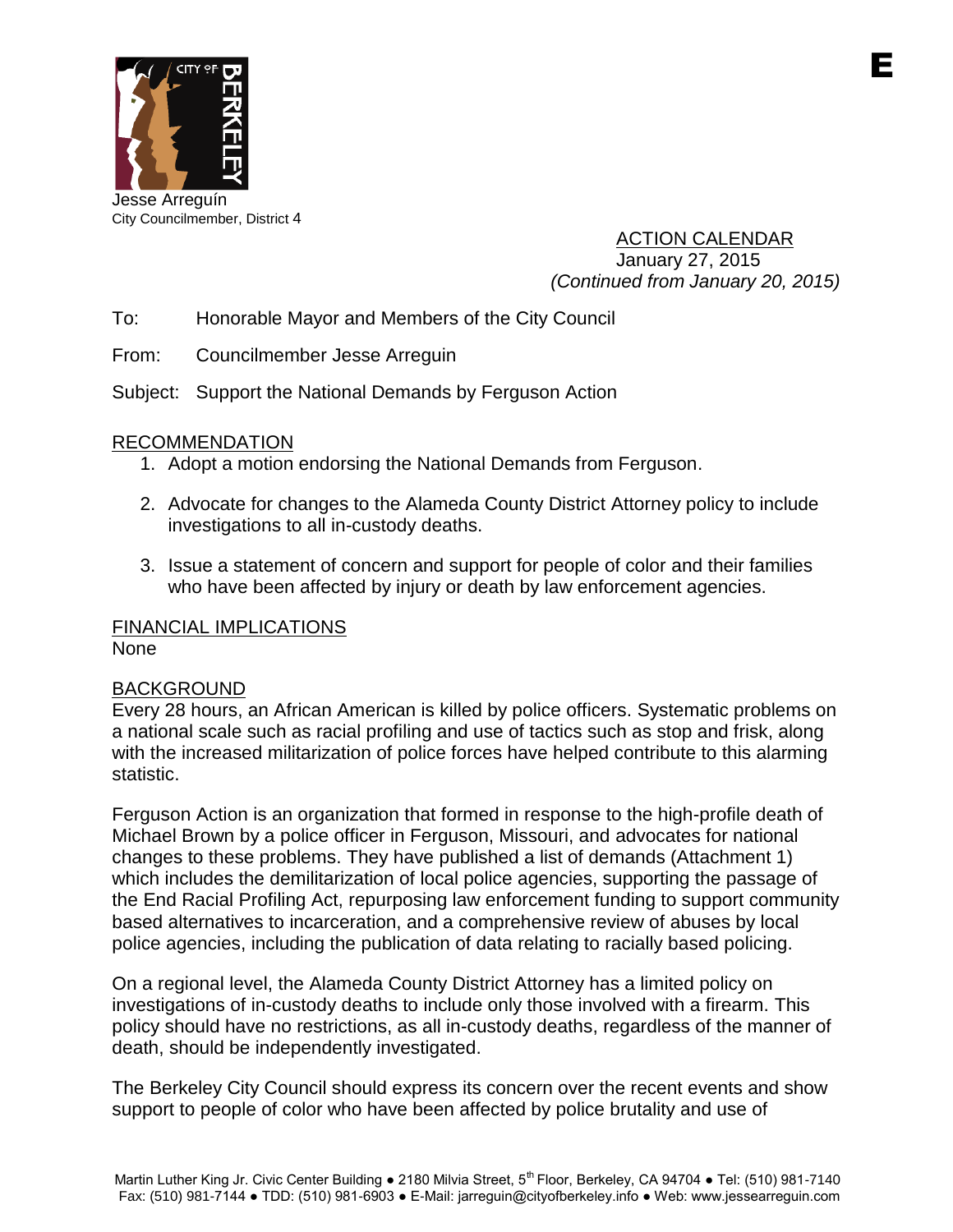excessive force. Whether it is a local incident such as Kayla Moore or a national one such as Michael Brown or Eric Garner, the City of Berkeley should make it clear that actions under law enforcement agencies that result in harming communities of color are unacceptable.

### ENVIRONMENTAL SUSTAINABILITY No adverse affects to the environment.

CONTACT PERSON

Jesse Arreguin, Councilmember, District 4 510-981-7140

### **Attachments**

1. National Demands by Ferguson Action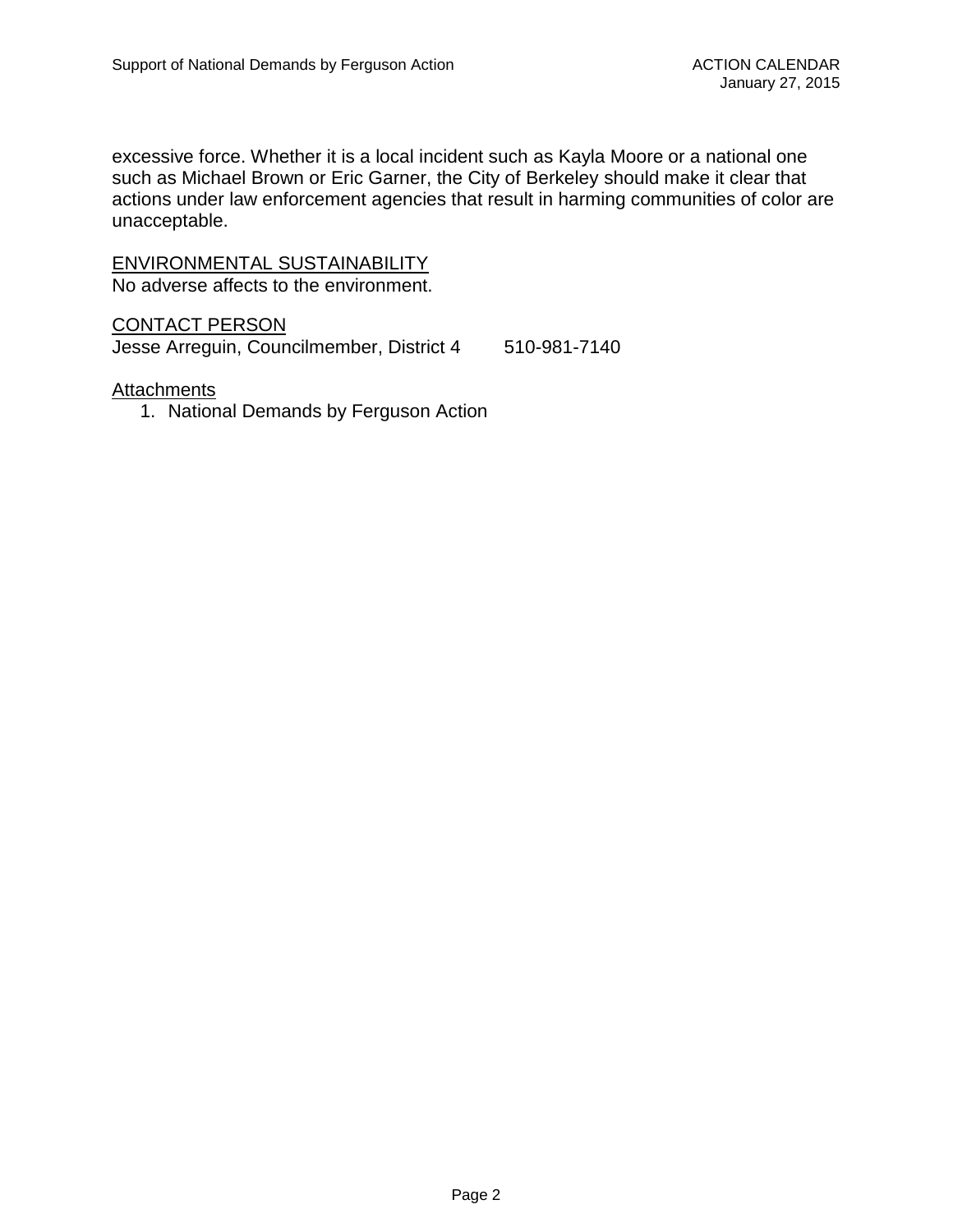# Attachment 1: National Demands by Ferguson Action (from [http://fergusonaction.com/demands/\)](http://fergusonaction.com/demands/)

# **NATIONAL DEMANDS**

### 1. The De-militarization of Local Law Enforcement across the country

Strict limits on the transfer and use of military equipment to local law enforcement and the adoption of the Stop Militarizing Law Enforcement Act of 2014. The federal government should discontinue the supply of military weaponry and equipment to local law enforcement and immediately demilitarize local law enforcement, including eliminating the use of military technology and equipment.

2. A Comprehensive Review of systemic abuses by local police departments, including the publication of data relating to racially biased policing, and the development of best practices.

A comprehensive review by the Department of Justice into systematic abuses by police departments and the development of specific use of force standards and accompanying recommendations for police training, community involvement and oversight strategies and standards for independent investigatory/disciplinary mechanisms when excessive force is used. These standards must include a Department of Justice review trigger when continued excessive use of force occurs. A comprehensive federal review of police departments' data collection practices and the development of a new comprehensive data collection system that allows for annual reporting of data on the rates of stops, frisks, searches, summonses and arrests by race, age, and gender. These standards must also include a DOJ review trigger when departments continue discriminatory policing practices.

3. Repurposing of law enforcement funds to support community based alternatives to incarceration and the conditioning of DOJ funding on the ending of discriminatory policing and the adoption of DOJ best practices

The repurposing of Department of Justice funds to create grants that support and implement community oversight mechanisms and community based alternatives to law enforcement and incarceration—including community boards/commissions, restorative justice practices, amnesty programs to clear open warrants, and know-your-rights-education conducted by community members.

The development of a DOJ policy to withhold funds from local police departments who engage in discriminatory policing practices and condition federal grant funds on the adoption of recommended